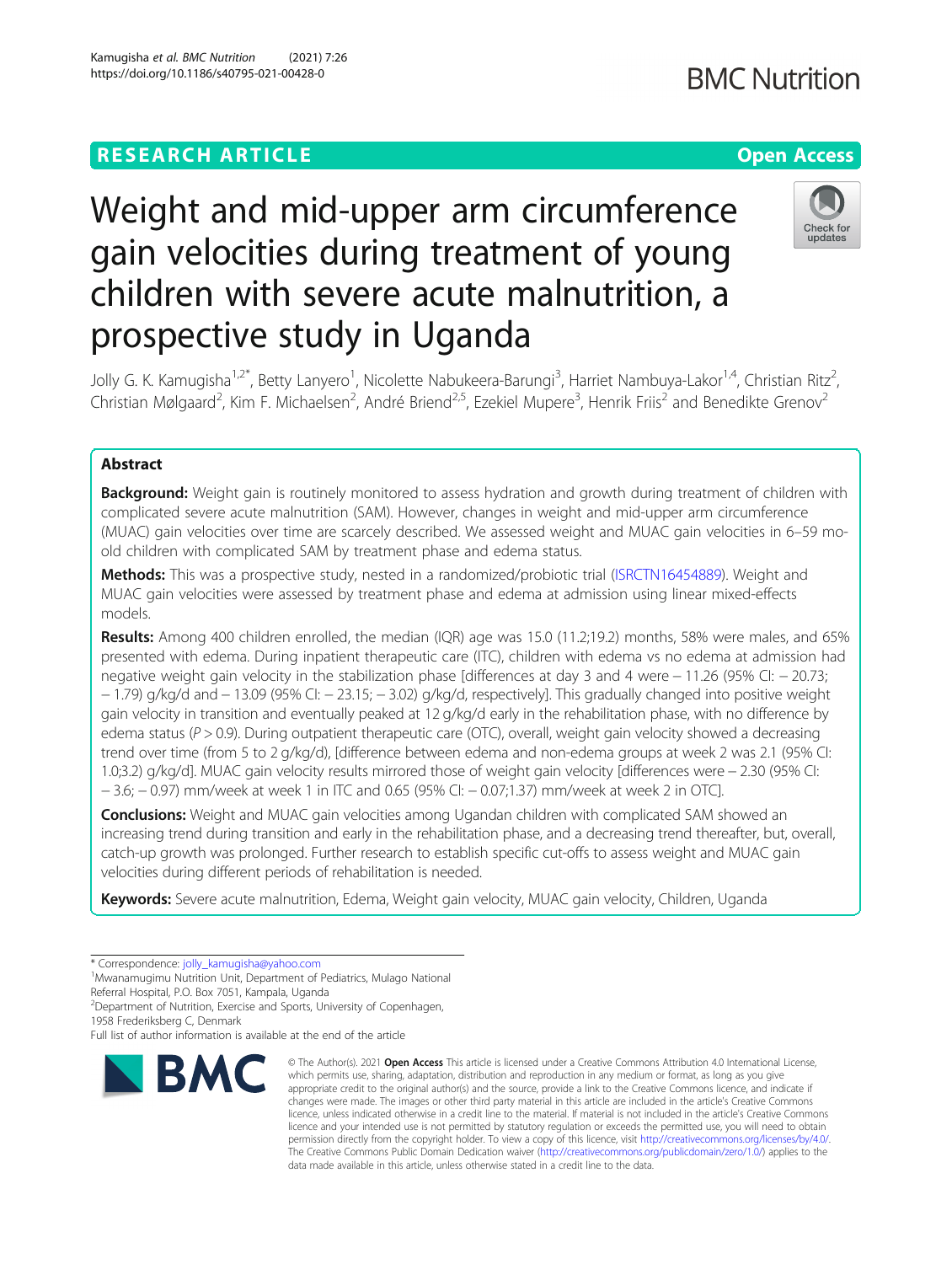# Background

Severe acute malnutrition (SAM) affects an estimated 14.3 million children under-five globally [\[1](#page-10-0)] and contributes significantly to childhood morbidity and mortality [[1,](#page-10-0) [2](#page-10-0)]. Children with complicated SAM are initially hospitalized for their treatment until stabilized, and are then discharged to outpatient therapeutic care (OTC), to continue treatment alongside those with uncomplicated SAM [[3,](#page-10-0) [4\]](#page-10-0). The inpatient therapeutic care (ITC) process consists of an initial stabilization phase followed by a rehabilitation phase, with a transition period in between [[3,](#page-10-0) [5\]](#page-10-0).

During hospitalization, attained weight and weight gain velocity are monitored to track progress and identify children with failure to respond [\[5](#page-10-0)–[8\]](#page-11-0). Attained weight is monitored daily. It is expected to remain stable for children without edema or to first drop down for those with edema in the stabilization phase, and to increase steadily during the rehabilitation phase [\[5](#page-10-0), [9,](#page-11-0) [10](#page-11-0)]. Weight gain velocity is computed less often and during rehabilitation phase only. It is categorized as poor if < 5 g/kg/d, moderate if  $5-10$  g/kg/d and good if  $> 10$  g/kg/d [[11,](#page-11-0) [12\]](#page-11-0).

Several studies have reported overall average weight gain velocities ranging from 1.8 to 8.9 g/kg/d [\[13](#page-11-0)–[20\]](#page-11-0) for children with uncomplicated SAM and from 7.2 to 15.6  $g/kg/d$  in those with complicated SAM [[10,](#page-11-0) [21](#page-11-0), [22](#page-11-0)]. However, limited data exist regarding how weight gain velocity changes over time during treatment. An old study of hospitalized Jamaican children with SAM found variable individual mean weight gain velocities that were negative during the stabilization phase when the children were given a "maintenance" diet (91 kcal/kg/day) and positive during the rehabilitation phase when a catch-up diet (125 kcal/100 ml) was given [[23\]](#page-11-0). Another study of hospitalized Jamaican children recovering from SAM showed that weight gain velocity decreases over time during the rehabilitation phase as children approach or reach a normal weight-for-length/height z-score (WHZ) [[24\]](#page-11-0). However, these studies used old definitions of SAM, were conducted at the time when children with SAM were being treated as in-patients only and used locally prepared milk diets that provided different amounts and densities of energy and nutrients. Two recent studies of children recovering from uncomplicated SAM have shown that weight gain velocity decreases over time during OTC [[25](#page-11-0), [26](#page-11-0)], as expected. However, one of these studies did not distinguish between weight gain velocity by edema status [\[26\]](#page-11-0) while the other involved only children with non-edematous SAM [[25\]](#page-11-0).

Some studies have looked at the role of edema in overall weight gain velocity in children with SAM but the results remain inconsistent [\[10](#page-11-0), [19,](#page-11-0) [21\]](#page-11-0). Diop et al. [[10](#page-11-0)] reported no differences in mean weight gain velocity in hospitalized Senegalese children with edematous SAM vs those with non-edematous SAM. In a Moroccan study, hospitalized children with marasmus (non-edematous SAM) had a higher mean weight gain velocity compared to their kwashiorkor (edematous SAM) counter parts [[21](#page-11-0)]. In a Cameroonian study of children with uncomplicated SAM, lower mean weight gain velocities were found in those with non-edematous vs edematous SAM [[19](#page-11-0)]. However, there is limited evidence regarding the role of edema in daily changes in weight gain velocity per treatment phase.

Mid-upper arm circumference (MUAC) has been accepted as an independent admission and discharge criteria [[3\]](#page-10-0), and is widely used for these purposes. An advantage is that it is less influenced by hydration status than body weight [[27\]](#page-11-0). Several studies have found overall mean MUAC gain velocities ranging from 0.17 to 0.60 mm/d among children with uncomplicated SAM [[13](#page-11-0)– [16,](#page-11-0) [19,](#page-11-0) [25,](#page-11-0) [28](#page-11-0)]. Whilst some of these studies defined SAM using lower  $[15]$  $[15]$  or higher  $[13]$  $[13]$  $[13]$  MUAC cut-offs than the currrent WHO criteria [\[3](#page-10-0)], others excluded children with edema from the analysis [\[14](#page-11-0), [15\]](#page-11-0). Further, in a study of Kenyan children with SAM and evidence of environmental enteric dysfunction (EED) [\[29](#page-11-0)], MUAC gain velocity from enrolment to day 28 was higher than from day 28 to day 56, suggesting a decreasing pattern over time. A few studies have compared MUAC growth by type of SAM but results are inconsistent [\[16](#page-11-0), [19](#page-11-0)]. Trehan et al. [\[16\]](#page-11-0) found a higher mean MUAC gain velocity among Malawian children with non-edematous SAM compared to those with edematous SAM. The Cameroonian study found higher mean MUAC gain velocity among children with marasmic kwashiorkor than those with marasmus or kwashiorkor [\[19\]](#page-11-0).

In this study, we assessed the changes in weight and MUAC gain velocities among children with complicated SAM by treatment phase and edema at admission.

# Methods

# Study design, setting and population

This was a prospective cohort study among 400 children admitted with complicated SAM to Mwanamugimu Nutrition Unit (MNU), Mulago National Referral Hospital in Kampala, the capital city of Uganda between March 2014 and October 2015. The study was nested within a double blind randomized clinical trial (Probi-SAM), which investigated the effect of probiotics on diarrhoea in children with SAM ([ISRCTN16454889\)](http://www.isrctn.com) as detailed elsewhere [[30\]](#page-11-0). Inclusion criteria were: children aged 6–59 months with complicated SAM defined as WHZ < − 3 or MUAC < 11.5 cm or bipedal pitting edema and having any medical complications and/or any integrated management of childhood illness danger  $sign(s)$ , according to WHO criteria [\[3\]](#page-10-0), with caregivers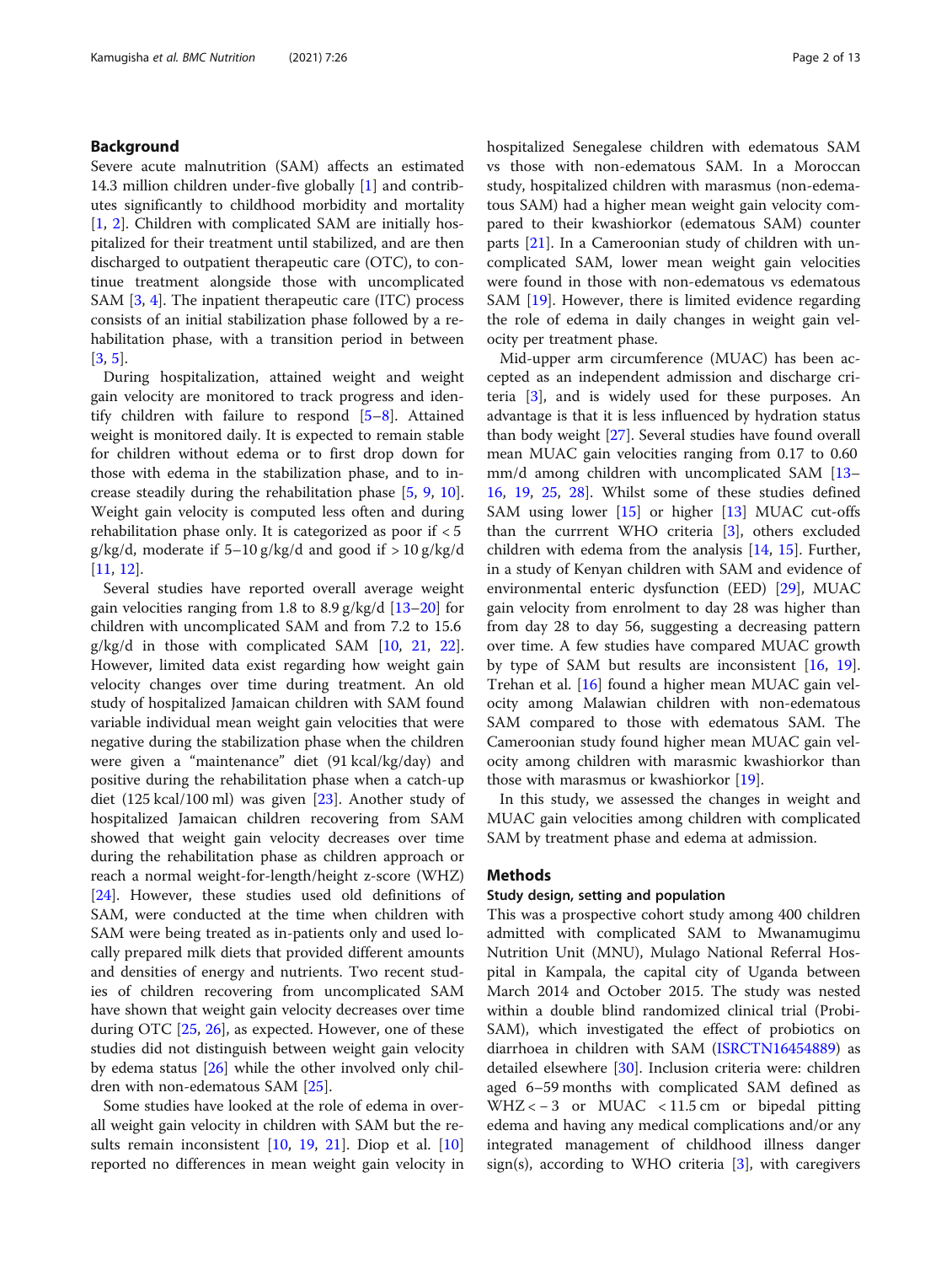who provided written informed consent, and were willing to come back for follow-up. Exclusion criteria were: children in shock and or severe respiratory distress at admission (once stabilized, these children were considered for inclusion), admission weight less than 4.0 kg, obvious congenital anomalies and admission with SAM in the previous 6 months.

# Patient management

Patient management has been described in detail elsewhere [[31](#page-11-0), [32\]](#page-11-0). In brief, all patients in the study received standard treatment following the WHO guidelines [\[3](#page-10-0)] and the integrated management of acute malnutrition  $(IMAM)$  guidelines for Uganda  $[33]$  $[33]$  $[33]$ . The in-patient treatment was divided into two phases, phase 1 or stabilization phase and phase 2 or rehabilitation phase, with a transition stage in between.

In the initial stabilization phase, all patients received F-75 (Nutriset, Malaunay, France) at 100-130 ml/kg/day depending on the grade of edema and routine medical treatment usually intravenous ampicillin and gentamycin. For breastfed children, mothers were encouraged to breastfeed in-between the therapeutic feeds. All children with diarrhoea were given Rehydration Solution for the Malnourished (ReSoMal, Nutriset, Malaunay, France), according to their body weight and degree of dehydration. When children were ready for transition as indicated by return of appetite, edema subsiding to grade one or two and medical complications resolving, they were subjected to acceptance test for Ready-to-Use-Therapeutic Food (RUTF), Plumpy'nut<sup>®</sup> (Nutriset, Malaunay, France). Children who passed the acceptance test were gradually transitioned from F-75 to RUTF over 2–3 days while those who failed were given F-100 (Nutriset, Malaunay, France), prescribed to provide 100– 135 kcal/kg/day. For children on F-100, RUTF was retried after 2–3 days. In the rehabilitation phase, children were given increasing amounts of RUTF or F-100 based on their weight and appetite and, were also introduced to kitobeero, a multi-mix and nutritious local dish. The feeds offered provided 150–200 kcal/kg/day.

When the children were clinically well, with good appetite and edema resolved to grade 1 or 2, they were discharged to OTC with RUTF, and together with their caregivers, they were appointed for follow-up every second week. Children continued to receive RUTF and were followed up to for a minimum of 8 weeks, and those who had not recovered by then were followed up to a maximum of 12 weeks.

# Study outcomes

The main study outcomes were weight and MUAC gain velocities during the different treatment phases in ITC and in OTC. Weight gain velocity expressed as g/kg/d was calculated in accordance with WHO [\[7](#page-10-0)] as follows:

$$
((W2-W1)\times 1000/W1)/t
$$

where W2 is the weight at current measurement and W1 is the weight at previous measurement and t is the number of days between measurements (for ITC,  $t = 1$ and for OTC,  $t = 14$ , on average). MUAC gain velocity was defined as gain in mm per week and was calculated as follows:

$$
(M2-M1)\times 10/(t/7)
$$

where M2 is the MUAC (cm) at current measurement and M1 is the MUAC (cm) at the previous measurement, t is the number of days between measurements (for ITC,  $t = 7$  and for OTC,  $t = 14$ , on average).

Other outcomes included duration of stay in stabilization phase, transition and rehabilitation phase in ITC and OTC, duration of hospitalization, proportion of children recovered and not recovered. Proportions of children recovered and not recovered were defined as (number of children who reached or did not reach nutritional recovery after 12 weeks in OTC/total number of children discharged to  $OTC$ )  $\times$  100. Nutritional recovery was defined as reaching the WHO (2013) discharge criteria of WHZ ≥ − 2 or MUAC ≥12.5 cm and no oedema for 2 consecutive weeks and clinically well and alert. The same anthropometric criteria used to diagnose a child as SAM was used to decide whether the child had reached nutritional recovery. Further, if a child met both anthropometric criteria or had edema at admission, the child was discharged based on WHZ ≥ − 2. A child was only considered self-discharged if they did not return to the ward or the OTC site before the week 12 visit.

# Data collection procedures

A case report form (CRF) was used to systematically document all data obtained from the caregiver and patient examination findings. At admission, data was collected on the child's socio-demographic information, breastfeeding and medical history, as well as presenting symptoms. Caregivers were asked to grade the severity of illness using a Visual Analogue Scale (VAS) and about household information where the child had lived two months prior to admission. Data on maternal age, marital status, education level and occupation were collected, if available. Food insecurity was assessed using the validated Household Food Insecurity Access Scale (HFIAS) [[34\]](#page-11-0). A full physical examination including grade of edema, dehydration status, skin changes and vital signs was performed by a study pediatrician. On admission, weekly during hospitalization, at discharge and during OTC visits, child's anthropometric measurements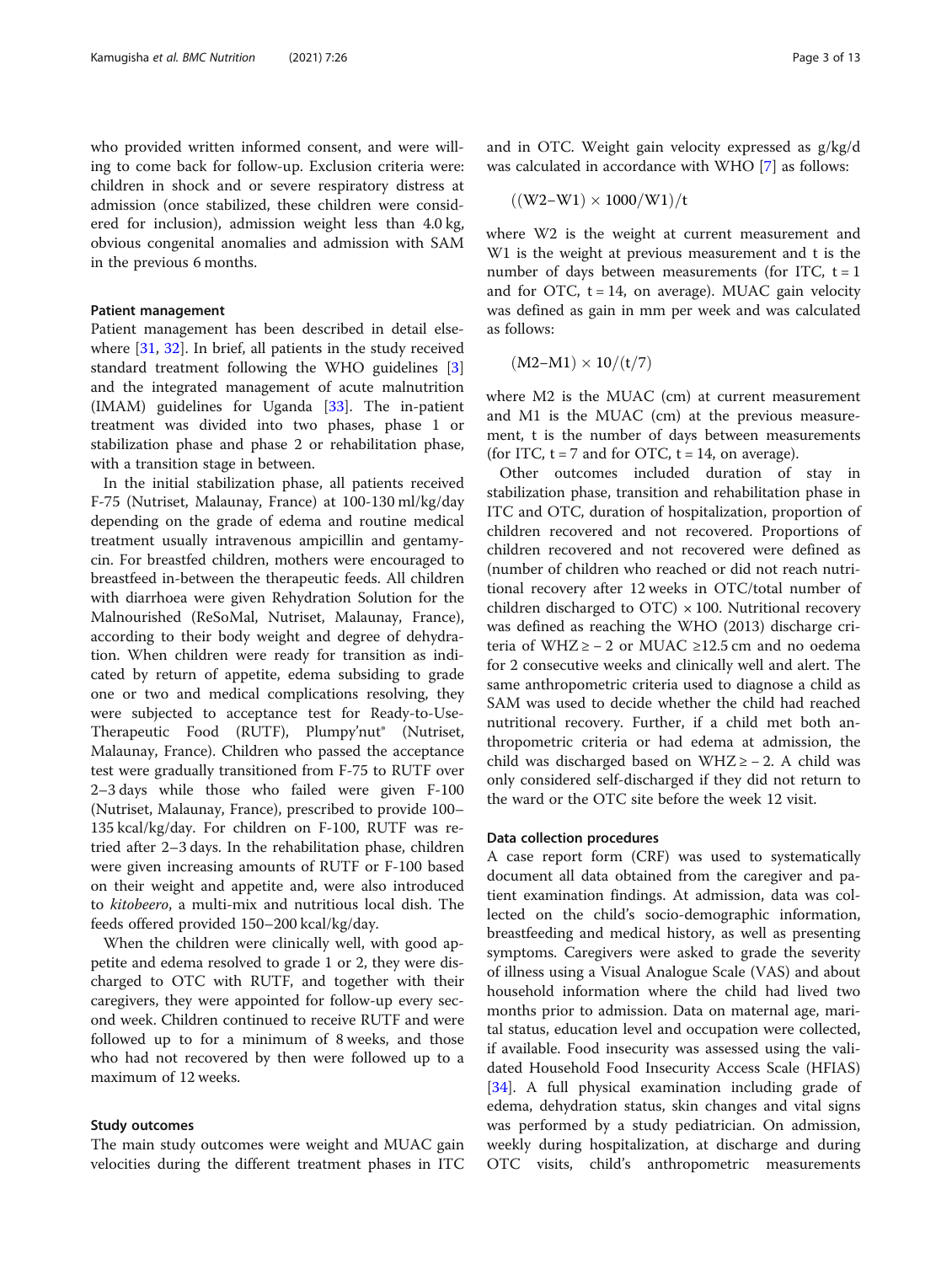(weight, MUAC and length/ height) were taken in accordance with the WHO guidelines [\[3](#page-10-0)]. The same trained study nutritionists took measurements at different time points during ITC and OTC. Child's body weight was measured (naked and without shoes) in triplicate using a digital scale (Seca 813, Hamburg, Germany) to the nearest 100 g. Triple MUAC measurements were taken on the child's left arm without clothes, using standard non-elastic color coded tapes for under 5-year-old children (Child 11.5 red/pac-50, UNICEF) to the nearest 1 mm. Length/ height was measured in triplicate using an infant length board (Infant/ Child Shorr-Board®, Maryland, USA) to the nearest 1 mm (supine length was measured for children less than 24 months of age). Body weight was further measured once daily at 7: 00 AM before the 8:00 AM feed during hospitalization. On admission, maternal body weight was measured in triplicate using a digital scale (Seca 813, Hamburg, Germany) to the nearest 100 g. Height was measured in triplicate using an adult height board (adult Shorr-Board®, Maryland, USA) to the nearest 1 mm. Before measurements were taken, mothers were asked to remove shoes and any extra clothes. For measurements taken in triplicate, the average was considered. WHZ and height/length-for-age z-score (HAZ) were computed using WHO Anthro version 3.2.2 [[15\]](#page-11-0). Maternal body mass index (BMI) expressed in  $\text{kg/m}^2$  was calculated as weight in kg divided by the square of the height in meters [[35\]](#page-11-0). Throughout the study period, clinical evaluation of patients was performed by the same study pediatricians. Likewise, the same study nutritionists were responsible for conducting nutritional evaluation. This included monitoring of vital signs, grade of edema, appetite, anthropometry, type and amount of feeding regimens given daily during ITC and bi-weekly during OTC visits. Based on this, decisions regarding management of the patients were jointly made.

# Laboratory tests

Four [[4\]](#page-10-0) ml of blood was drawn by venipuncture and placed into heparinized vacutainer tubes (Becton Dickinson, Franklin lakes, NJ USA) by the study doctor or nurse. Complete blood counts were analyzed using a coulter counter at the Uganda cancer institute laboratory. HIV serological testing was done at MNU side lab using rapid tests (Determine HIV-1/2 [Abbot Laboratories USA], and positive samples were confirmed with HIV-1/2 Stat-Pak Dipstick Assay kit. HIV DNA/PCR test was done at the hospital's HIV clinic for all children aged below 18 months with a positive serology test. Plasma was obtained by centrifuging at 1300-2200G for 10 min, then stored at − 80 °C at Immunology Laboratory, Mulago Hospital until shipped on dry ice to the Department of Nutrition, Exercise and Sports, University of Copenhagen, Denmark. Plasma C-reactive Protein (CRP) was measured by high sensitive kit on an ABK Pentra 400 (Horiba, Montpellier, France).

# Data handling and statistical analysis

All data were double entered into Epidata Version3.1 (Odense, Denmark) and analyzed using R version 3.5.1 (R Core Team, 2017), with the extension packages plyr, dplyr, lme4, multcomp, car and ggplot2. Missing daily weight data were imputed using the "linear interpolation" approach, whereby a missing value was linearly interpolated by using values before and after the missing one [[36\]](#page-11-0). Daily weight gain data were organized according to days of follow-up per treatment phase depending on the feeds received and daily energy intake. For ITC, weight gain velocity is presented based on 8, 4 and 5 days in stabilization, transition and rehabilitation phases, respectively. For OTC, it is presented based on 8 and 12 weeks. MUAC gain velocity is presented weekly and bi-weekly for ITC and OTC, respectively. The terms "rehabilitation phase" and "OTC" refer to the rehabilitation phase in ITC and OTC, respectively.

Baseline child, maternal and household characteristics based on continuous variables were presented as means ± standard deviations (SD) or median [interquartile range (IQR)], and categorical variables were presented as percentages (n). To evaluate whether median duration of treatment phases differed by edema at admission, we used Mann-Whitney U Test.

Linear mixed-effects models (with restricted maximum likelihood estimation) were used to investigate the changes in weight and MUAC gain velocities between time points during ITC and OTC, adjusted for a priori potential confounders (age, sex, HIV status). The models included child-specific random intercepts and robust SEs were used. Because weight gain differs by edema at admission [[5,](#page-10-0) [7\]](#page-10-0), the models also included interaction terms between time of follow-up and edema at admission. To obtain estimate changes (b-coefficients) due to exposure between time points, unadjusted and age-sex adjusted models were fitted separately for stabilization, transition, rehabilitation and OTC. All models were checked based on residuals and predicted random effects using residuals plots and normal probability plots. P-values below 0.05 were considered statistically significant.

# Results

Among 400 children with SAM enrolled into the parent ProbiSAM trial, the median (IQR) age was 15.0 (11.2; 19.2) months, 58% were males, and 65% presented with edema (Table [1\)](#page-4-0). Of these 400, 341 (85%) progressed from stabilization phase to transition and 330 (83%) progressed to rehabilitation phase. Eventually, 327 (82%)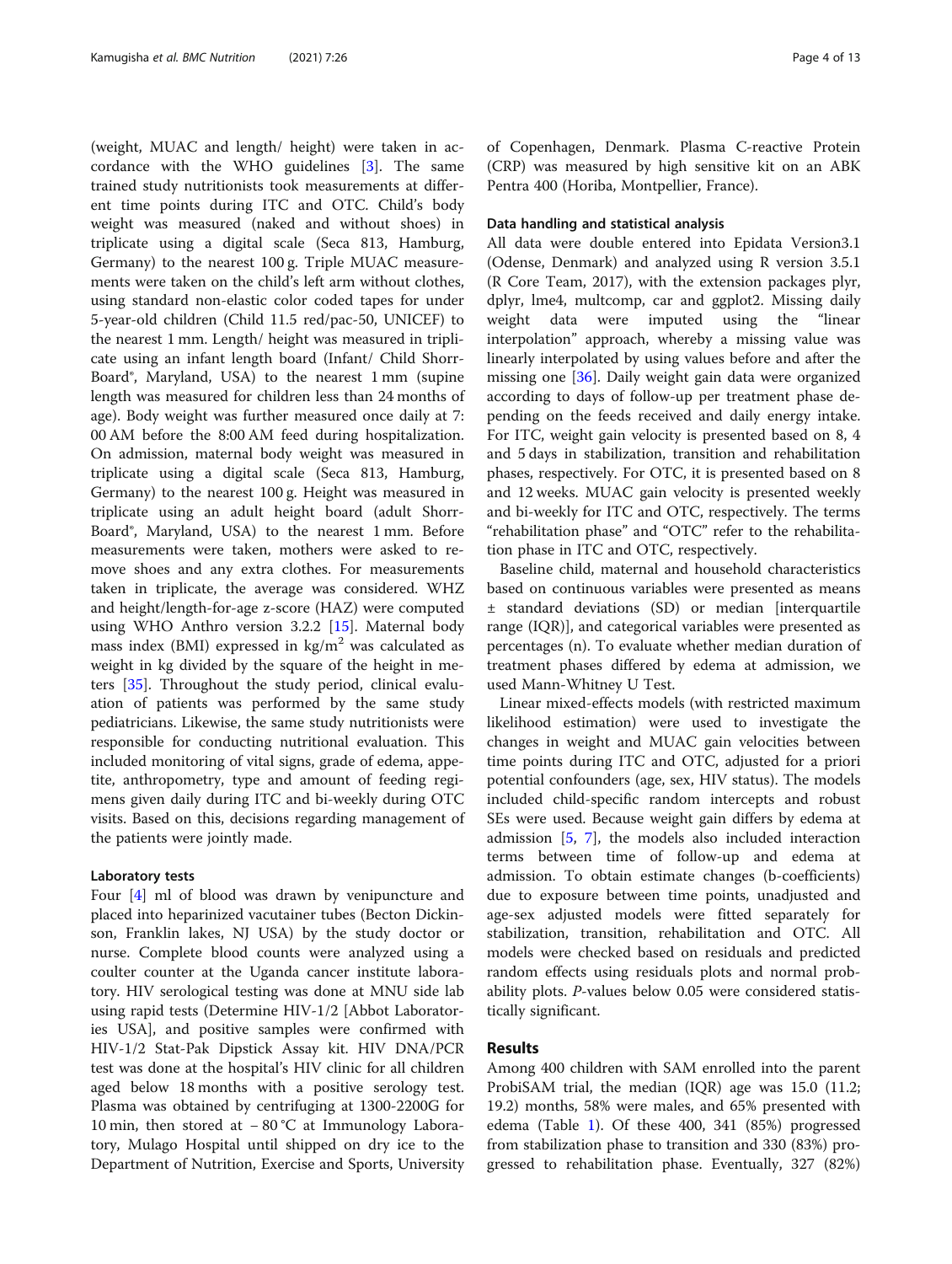<span id="page-4-0"></span>Table 1 Baseline characteristics of 400 children admitted with severe acute malnutrition <sup>a</sup>

| Characteristic                               | Ν   |                               |
|----------------------------------------------|-----|-------------------------------|
| Child                                        |     |                               |
| Age (months)                                 |     | 400 15.0 (11.2; 19.2)         |
| Female sex                                   | 400 | 170 (42%)                     |
| Weight-for-length/height Z-score             | 387 | $-2.9$ ( $-3.7$ ; $-$<br>1.5) |
| Length/height-for-age Z-score                | 387 | $-3.1 \pm 1.4$                |
| Currently breastfeeding                      |     | 374 54 (14%)                  |
| Edema                                        | 399 |                               |
| No                                           |     | 138 (35%)                     |
| Yes                                          |     | 261 (65%)                     |
| Diarrhoea                                    |     | 400 241 (60%)                 |
| Dehydration                                  |     | 395 10 (3%)                   |
| Tuberculosis suspected                       |     | 400 76 (19%)                  |
| Pneumonia                                    |     | 400 68 (17%)                  |
| HIV status                                   | 368 |                               |
| Positive                                     |     | 43 (12%)                      |
| Negative, exposed                            |     | 72 (20%)                      |
| Negative                                     |     | 253 (69%)                     |
| Serum C-reactive protein (mg/L)              | 352 |                               |
| < 10                                         |     | 134 (38%)                     |
| $\geq 10$                                    |     | 218 (62%)                     |
| Hemoglobin (g/dL)                            |     | 298 8.9 (7.8; 10.1)           |
| Severity of illness b                        | 399 | $6.0$ $(5.0; 7.0)$            |
| Mother                                       |     |                               |
| Age                                          |     | 356 24.0 (21.0; 28.0)         |
| BMI (kg/m <sup>2</sup> )                     | 334 | 22.7 (20.9; 25.3)             |
| Education                                    | 385 |                               |
| Primary                                      |     | 181 (47%)                     |
| Secondary or higher                          |     | 153 (40%)                     |
| HIV positive                                 | 340 | 109 (32%)                     |
| Household                                    | 389 |                               |
| Household food insecurity access scale score |     | $5.8 \pm 7.0$                 |

 $a$  Data are number of children with data (N), and median (interquartile range) or mean ± standard deviation or number (%)

<sup>b</sup> Evaluated by the caregiver on a visual analogue scale from 0 to 10, where  $0 =$  perfectly healthy,  $10 =$  as sick as I can imagine

were discharged and transferred to OTC (Fig. [1](#page-5-0)). Of the discharged children, 261 (80%) reached nutritional recovery, majority of whom (77%) recovered within 8 weeks of follow-up.

The overall median (IQR) duration of stay in the stabilization, transition and rehabilitation phases of ITC and, hospitalization was 7 (5; 11), 3 (2; 5), 4 (3; 5) and 17 (12; 22) days, respectively (data not shown). In OTC, it was 56 (56; 58) days, but was pre-defined by the parent trial. As shown in Supplemental Table [1](#page-10-0), the median (IQR) duration of stay was longer in the stabilization phase  $[8 (5; 12)$  days vs 7  $(4; 10)$  days,  $P < 0.001$  but shorter in the transition phase  $[3 (2; 5)$  days vs  $3 (2; 6)$ days,  $P = 0.026$ ] among children with edema compared to those without edema at admission, whereas there were no differences in the rehabilitation phase in ITC, in hospitalization and in OTC,  $P > 0.08$ .

As seen in Fig. [2](#page-5-0) (panel A), during ITC, children with edema had negative daily weight gain velocities throughout the stabilization phase and the initial 2 days of transition. This was followed by positive weight gain velocities, peaking at 12 g/kg/d three days into the rehabilitation phase. Among children without edema the mean weight gain velocities were variable, but mainly positive during the stabilization phase, but were then similar to what was seen for children with edema during the transition and rehabilitation phases. During OTC (Fig. [2](#page-5-0), panel B), among children with edema at admission, the mean weight gain velocities declined from around 5 g/kg/d during the first 2 weeks to around 2 g/kg/d from 6 to 8 weeks. For children without edema at admission, the weight gain velocities were slightly lower during the first 2 weeks and peaked after 4 weeks.

The weight gain velocities were, however, highly variable for each child over time and between children at a given time as shown in Supplemental Fig. [1.](#page-10-0) The spaghetti plot shows changes in weight gain velocities by treatment phase from four children i.e., a 16 months old non-breastfed, HIV positive child (child 1), a 51 months old non-breastfed, HIV negative child (child 2), both with edema and diarrhoea at admission, as well as 11 months old breastfed child without diarrhoea at admission (child 3) and a 23 months old non-breastfed child (child 4) with diarrhoea at admission, both HIV exposed and without edema at admission.

In Table [2,](#page-6-0) the differences in mean daily weight gain velocities during ITC and OTC for edematous compared to non-edematous children are given. In the stabilization phase, there was no difference at day 2, whereas weight gain velocity in children admitted with edema was 11– 13 g/kg/d lower at day 3 and 4 compared to children admitted without edema. From day 5 to 8, the point estimates were consistently lower among edematous children, but the differences in weight gain velocity were not significant. Yet, there was no significant interaction between edema status at admission and time ( $P = 0.315$ ).

The estimates did not change after age and sex adjustments. Also, further adjustment for HIV status did not change the estimates by much, hence it was not included in the final models. There were no differences in weight

 $\epsilon$  A measure of food insecurity in the household in the past four weeks on a scale from 0 to 27; the higher the score, the more food insecure the household has been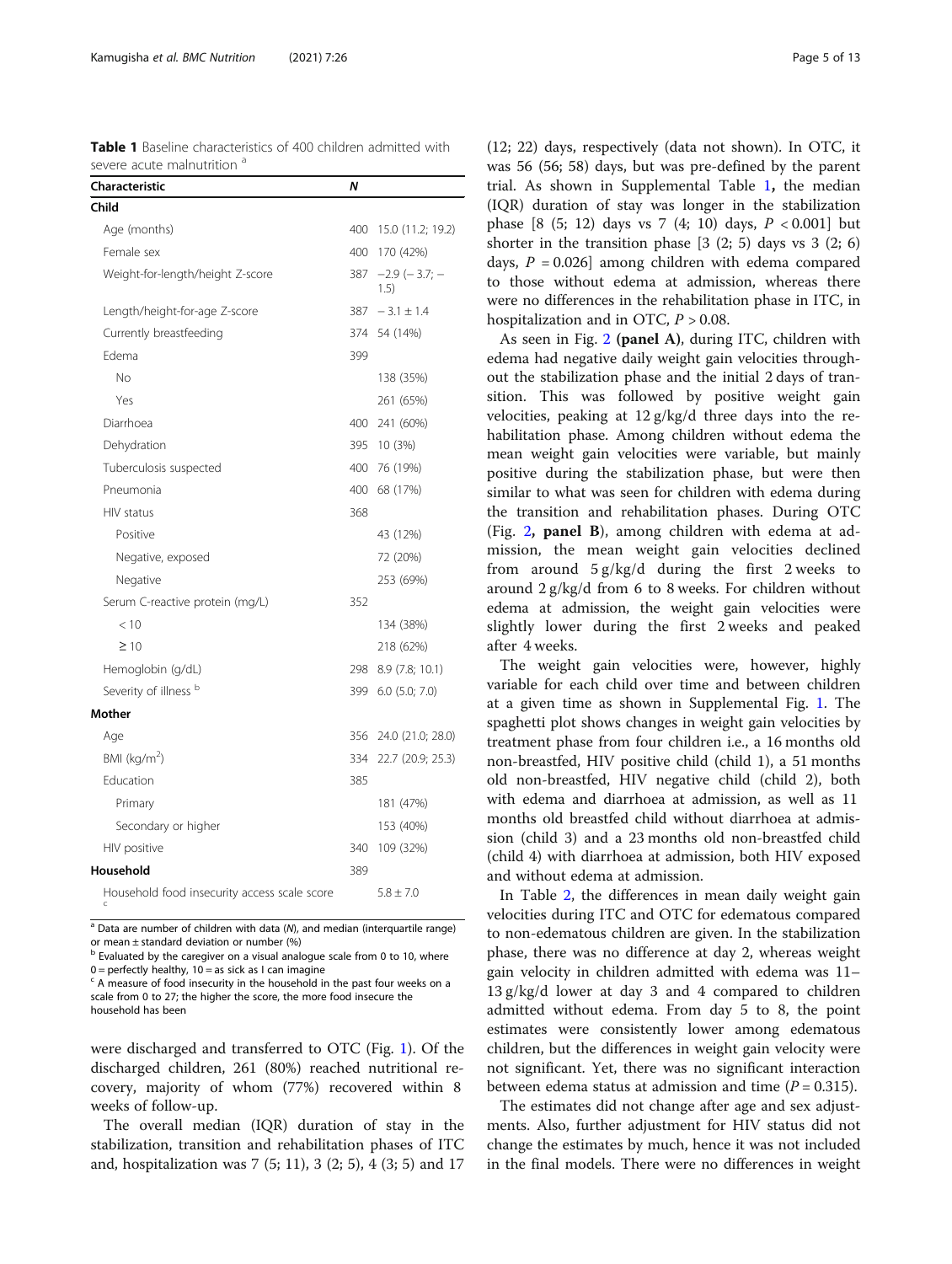<span id="page-5-0"></span>

gain velocities by edema at admission in the transition and rehabilitation phases. In OTC, a 2 g/kg/d higher weight gain velocity was seen in edematous vs nonedematous children up to 2 weeks, whereas no differences were seen afterwards.

Figure [3](#page-7-0) shows changes in mean MUAC gain velocities for children hospitalized for 4 weeks or less and those who recovered within 8 weeks in OTC by treatment phase and edema at admission. During ITC (Fig. [3](#page-7-0), panel A), among children with edema, the mean MUAC

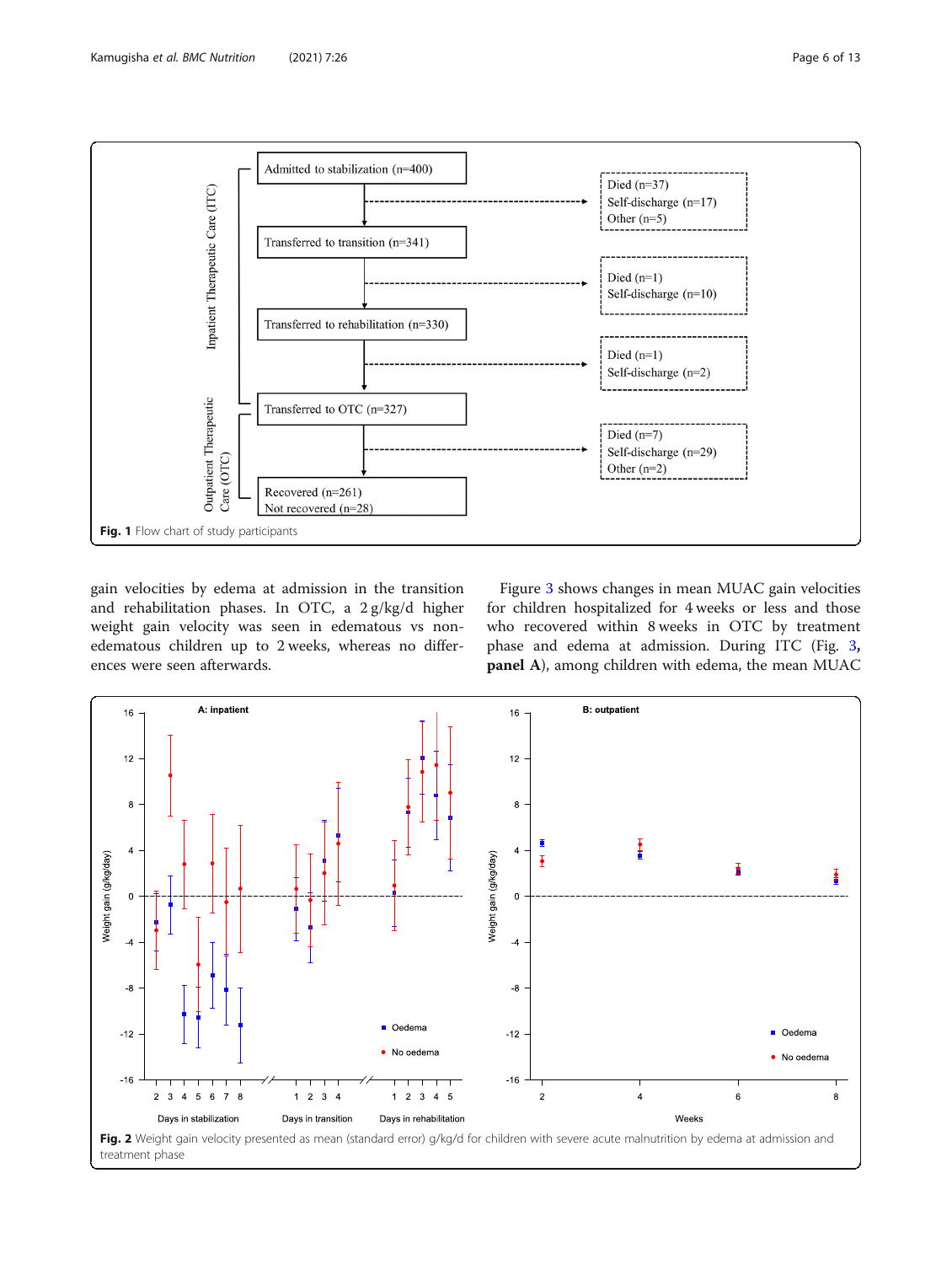<span id="page-6-0"></span>Table 2 Differences in weight gain velocities for children admitted with edematous compared to non-edematous severe acute malnutrition during the stabilization, transition and rehabilitation phases of inpatient therapeutic care, and during outpatient therapeutic care†

|                   |             |     | Unadjusted                  | Age-sex adjusted            | Edema x time |
|-------------------|-------------|-----|-----------------------------|-----------------------------|--------------|
|                   | <b>Time</b> | n   | b (95%CI)                   | b (95%Cl)                   | P-value      |
| Stabilization     | Day 2       | 360 | $0.72$ (-8.43; 9.87)        | $0.75$ ( $-8.45$ ; 9.95)    | 0.315        |
|                   | Day 3       | 351 | $-11.27$ (-20.68; -1.85)*   | $-11.26$ (-20.73; -1.79)*   |              |
|                   | Day 4       | 319 | $-13.10$ (-23.12; -3.08)*   | $-13.09$ (-23.15; -3.02)*   |              |
|                   | Day 5       | 283 | $-4.61$ (-15.22; 6.00)      | $-4.63$ (-15.27; 6.02)      |              |
|                   | Day 6       | 250 | $-9.78$ ( $-20.96$ ; 1.40)  | $-9.82$ ( $-21.04$ ; 1.40)  |              |
|                   | Day 7       | 209 | $-7.63$ ( $-19.80; 4.55$ )  | $-7.66$ ( $-19.87; 4.55$ )  |              |
|                   | Day 8       | 179 | $-11.91$ ( $-25.85$ ; 2.02) | $-12.02$ (-26.00; 1.96)     |              |
| <b>Transition</b> | Day 1       | 302 | $-1.77$ ( $-9.81$ ; 6.29)   | $-1.70$ ( $-9.85$ ; 6.45)   | 0.918        |
|                   | Day 2       | 258 | $-2.40$ ( $-11.01$ ; 6.23)  | $-2.33$ ( $-11.05$ ; 6.38)  |              |
|                   | Day 3       | 201 | $1.10 (-8.57; 10.77)$       | $1.14 (-8.58; 10.86)$       |              |
|                   | Day 4       | 146 | $0.74$ (-10.70; 12.18)      | $0.79$ ( $-10.71$ ; 12.30)  |              |
| Rehabilitation    | Day 1       | 282 | $-0.65$ $(-9.12; 7.82)$     | $-0.21$ $(-8.77; 8.34)$     | 0.995        |
|                   | Day 2       | 258 | $-0.46$ $(-9.36; 8.42)$     | $-0.11$ ( $-9.057$ ; 8.84)  |              |
|                   | Day 3       | 231 | $1.25 (-8.14; 10.63)$       | $1.57$ ( $-7.86$ ; 11.00)   |              |
|                   | Day 4       | 171 | $-2.65$ ( $-13.31$ ; 8.01)  | $-2.31$ ( $-13.01$ ; 8.39)  |              |
|                   | Day 5       | 117 | $-2.19$ ( $-15.06$ ; 10.69) | $-1.90$ ( $-14.80$ ; 11.01) |              |
| Outpatient        | Week 2      | 295 | 1.90 (0.84; 2.95)*          | $2.09$ (1.03; 3.15) *       | 0.002        |
|                   | Week 4      | 285 | $-0.70$ $(-1.77; 0.37)$     | $-0.49$ ( $-1.57$ ; 0.58)   |              |
|                   | Week 6      | 284 | $-0.64$ $(-1.71; 0.43)$     | $-0.44$ ( $-1.52$ ; 0.64)   |              |
|                   | Week 8      | 284 | $-0.50$ $(-1.58; 0.58)$     | $-0.31$ ( $-1.39$ ; 0.77)   |              |
|                   | Week 10     | 27  | $-0.43$ $(-3.40; 2.94)$     | $-0.31$ ( $-3.67$ ; 3.05)   |              |
|                   | Week 12     | 19  | $2.55$ (-1.47; 6.58)        | $2.75$ (-1.27; 6.76)        |              |

† Data are number (n), regression coefficients (b) and 95% confidence intervals (CI). \*P < 0.05. During ITC, numbers are varying each day because children are transferred from one phase to another based on condition. During OTC, there are small variations in numbers analyzed (week 2–8) because of missing data. After 8 weeks, the numbers are very few because follow-up was ended at 8 weeks for those who had recovered

gain velocity was negative during the first 1 week but then increased steadily, peaking at around 4 mm/week after 4 weeks. Among children without edema, the mean MUAC gain velocities declined from around 2 to around 1 mm/week after 2 weeks, but increased to around 3.5 mm/week after 4 weeks, similar to what was seen for children with edema. During OTC (Fig. [3](#page-7-0), panel B), mean MUAC gain velocities declined from around 3 mm/week after 2 weeks to < 1 mm/week from 6 to 8 weeks, irrespective of edema at admission.

Table [3](#page-7-0) shows the differences in mean weekly and biweekly MUAC gain velocities during ITC and OTC, respectively, for edematous compared to non-edematous children.

In ITC, a 2 mm/week lower MUAC gain velocity was seen in children with edema vs without edema at admission up to 1 week, whereas no differences were seen afterwards. In OTC, there was a marginally higher mean difference in MUAC gain velocities after 2 weeks and similar but lower mean differences after 4, 6, and 8 weeks in edematous vs non-edematous children. These differences were however not statistically significant.

For MUAC and weight gain velocities for children who stayed longer than 4 weeks in ITC and 8 weeks in OTC, supplemental Figs. [2](#page-10-0) and [3](#page-10-0) are available.

# **Discussion**

# Variability in weight gain velocity

The striking variability in daily weight gain velocity, particularly in the stabilization phase, may be due to considerable biological variation as well as technical error. Diarrhoea and vomiting are common among children with SAM and cause dehydration [[3,](#page-10-0) [37,](#page-11-0) [38](#page-11-0)]. In this study, 60% of the children had diarrhea while 43% had vomiting at admission and others developed diarrhoea during hospitalization. Hydration status and substances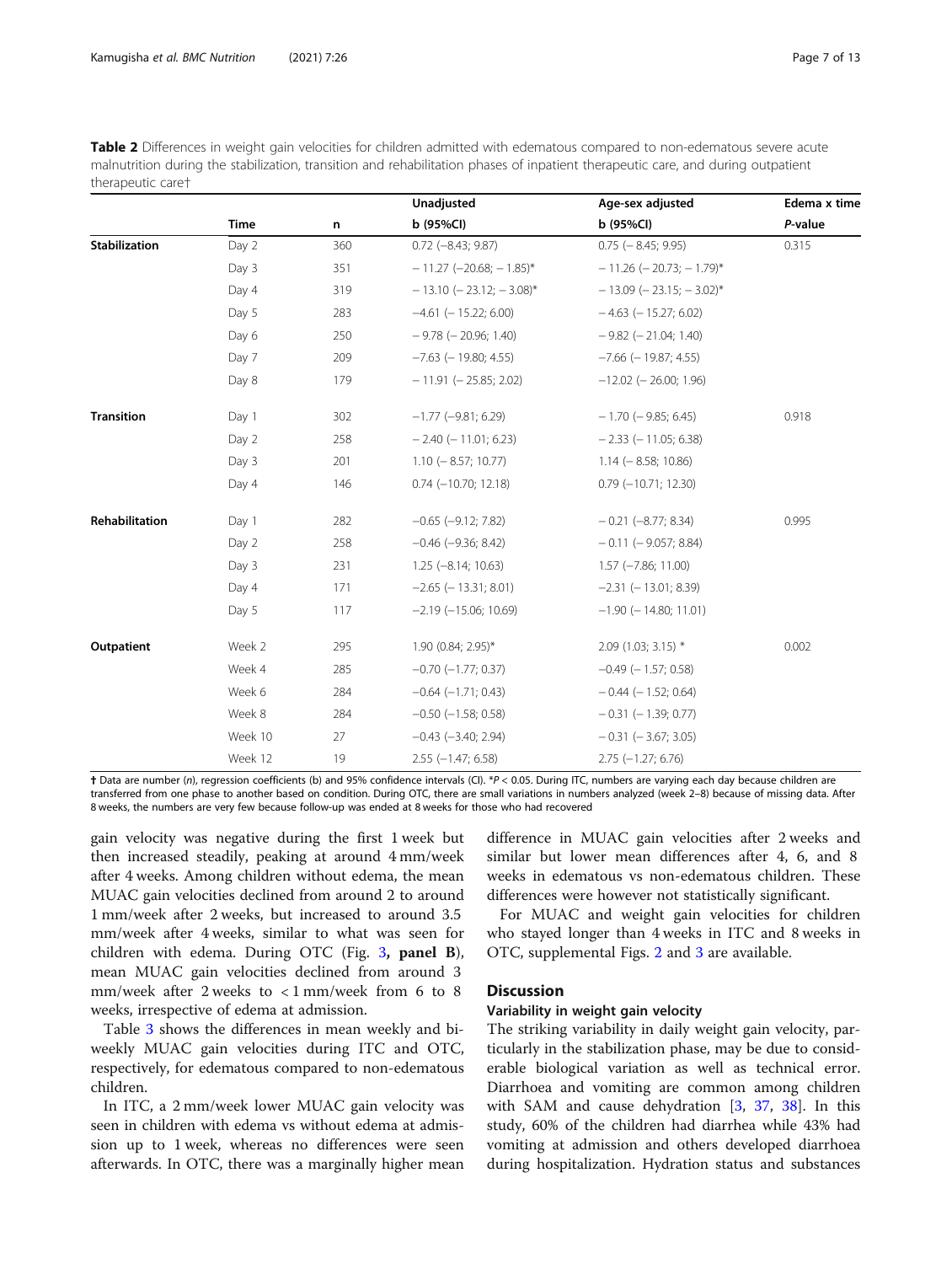<span id="page-7-0"></span>

in the digestive tract can lead to variations in weight within short periods of time, because of changes in total body water [\[27\]](#page-11-0). There is limited published literature describing day to day changes in weight gain velocity among acutely ill hospitalized children with SAM. A study of Bangladeshi children with SAM and cholera found an average weight gain of around 9 to 11% after 24 to 72 h of inpatient treatment [[39\]](#page-11-0). In another study of Rwandan children with gastroenteritis (not severely malnourished), Pringle et al. [\[40](#page-11-0)] reported a median percentage weight gain of 4.8% from admission to discharge, and over 10% weight gain in 28% of the children. In a study of Kenyan children (24% of whom had SAM) with clinical signs of dehydration, body weight measurements at admission and after 48 h indicated a significant change in weight following rehydration [[27\]](#page-11-0). The same study found that 75 and 25% of the children gained and lost weight, respectively, and the authors attributed the observed weight changes to changes in body water and not tissue deposition [[27\]](#page-11-0). A child with SAM is unlikely to put on tissue during the initial phase, as the starter feed used for stabilization (F-75) is only for maintenance of basic physiological processes [\[11\]](#page-11-0), and nearly all weight change can be related to water movements due to edema, fluid shifting (activation of Na-K pumps), diarrhoea or rehydration fluids. It is not uncommon to

Table 3 Differences in mid-upper arm circumference (MUAC) gain velocities for children admitted with edematous compared to non-edematous severe acute malnutrition during inpatient therapeutic care and outpatient therapeutic care†

|            |             |     | Unadjusted                | Age-sex adjusted              | Edema x time |
|------------|-------------|-----|---------------------------|-------------------------------|--------------|
|            | <b>Time</b> | n   | $b$ (95%Cl)               | b(95%Cl)                      | P-value      |
| Inpatient  | Week 1      | 335 | $-2.44 (-3.74; -1.14)^*$  | $-2.30$ ( $-3.6$ ; $-0.97$ )* | 0.298        |
|            | Week 2      | 186 | $-1.01$ ( $-2.77$ ; 0.75) | $-0.91$ ( $-2.68$ ; 0.86)     |              |
|            | Week 3      | 69  | $0.80$ ( $-2.13$ ; 3.73)  | $0.86$ ( $-2.08$ ; 3.79)      |              |
|            | Week 4      | 26  | $0.23$ $(-2.13; 3.73)$    | $0.22$ ( $-4.18$ ; 4.63)      |              |
|            | Week 5      | 15  | $0.15 (-5.65; 5.94)$      | $0.10$ (-5.70; 5.89)          |              |
| Outpatient | Week 2      | 295 | $0.57$ ( $-0.15$ ; 1.28)  | $0.65$ ( $-0.07; 1.37$ )      | 0.091        |
|            | Week 4      | 285 | $-0.53$ $(-1.26; 0.20)$   | $-0.45$ ( $-1.18$ ; 0.29)     |              |
|            | Week 6      | 284 | $-0.49$ ( $-1.22$ ; 0.24) | $-0.41$ ( $-1.14$ ; 0.33)     |              |
|            | Week 8      | 284 | $-0.43$ ( $-1.17$ ; 0.31) | $-0.35$ ( $-1.09$ ; 0.39)     |              |
|            | Week 10     | 27  | $1.63$ ( $-0.66$ ; 3.93)  | $1.68 (-0.61; 3.98)$          |              |
|            | Week 12     | 19  | $-0.58$ $(-3.32; 2.15)$   | $-0.53$ ( $-3.27; 2.21$ )     |              |
|            |             |     |                           |                               |              |

† Data are number (n), regression coefficients (b) and 95% confidence intervals (CI). \*P < 0.001. During ITC, numbers are varying each week because children are transferred from one phase to another based on condition. During OTC, there are small variations in numbers analyzed (week 2–8) because of missing data. After 8 weeks, the numbers are very few because follow-up was ended at 8 weeks for those who had recovered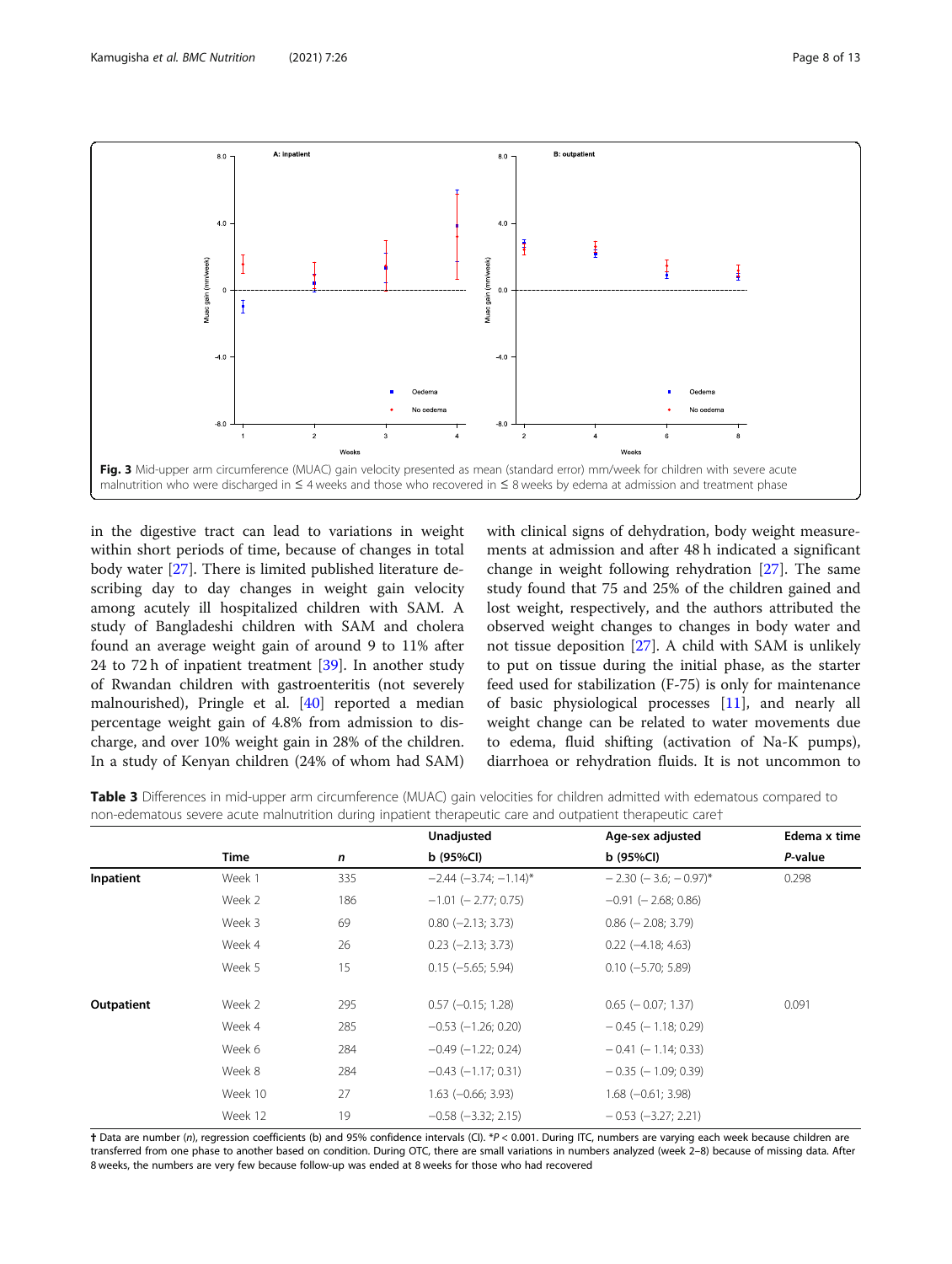see a dehydrated child with diarrhoea who has lost 5% of its body weight within a few days [[27](#page-11-0), [40,](#page-11-0) [41](#page-11-0)]. This corresponds to a change of 50 g/kg. When these children are rehydrated, they get a weight gain of the same amplitude. These results are also consistent with findings of the Kenyan study described above, showing that it may be possible that a child is categorized as SAM due to dehydration, but, after rehydration, the child may be classified as MAM [[27\]](#page-11-0). Therefore, re-assessment of anthropometry and re-categorization of nutritional status should be considered for better case management. However, during the rehabilitation phase, significantly smaller weight gains of around 10 to 15 g/kg/d have been observed [\[10](#page-11-0), [21](#page-11-0)]. Further, in this study, weighing scales with a low precision (100 g) were used. Also, daily single weight measurements, except for weekly triple measurements, were taken during hospitalization. These factors are likely to have contributed to the high day-today variation in weight gain velocity. However, a much less variation in weight gain velocity was seen during outpatient treatment because there is less biological variation (less vomiting, diarrhoea and fever), and the estimate is based on the mean of triple measurements taken over 2-week periods. Weight gain velocity estimate requires two measurements and as such, it involves two measurement errors. Moreover, measurement errors are greater with single compared to repeated measurements [\[42](#page-11-0)]. Furthermore, weight gain velocities were variable among the children, suggesting a variable response to treatment.

# Changes in weight gain velocities

As expected, a mean negative weight gain velocity was found among children with edema compared to those without edema at admission in the stabilization phase. This is related to weight loss due to edema resolution during initial feeding with a low-calorie, specialized formula, F-75. This finding is consistent with those of an old study of hospitalized young Jamaican children with SAM, indicating that individual mean weight gain velocity during the acute phase when children were receiving a "maintenance" diet varied between − 10.9 to − 7.3  $g/kg/d$  [[23](#page-11-0)]. The authors concluded that the observed negative weight gain velocity was explained by a negative energy balance [[23](#page-11-0)]. It is important to note that the children in the Jamaican study had no diarrhoea unlike in the current study. Another study in the Democratic Republic of Congo observed that in the first 7 days of hospitalization, attained weight first dropped among children with edematous SAM, while it remained stable among children non-edematous SAM, but then it increased from 7 to 21 days in both types of SAM [\[9](#page-11-0)]. Although we found no interaction between time of follow-up and edema at admission, there was a lower difference in mean weight gain velocity at days 3 and 4 among children with edema vs no edema. Nonetheless, we had expected to see large differences in the first few days, and then declining differences. The reason we did not see this is probably that those responding were transitioned, thus, those remaining in stabilization were those who responded with a delay.

A positive weight gain velocity was observed during transition and rehabilitation phases with no differences between edematous and non- edematous children (P for interaction > 0.9). Weight gain velocity ranged from around 2 g/kg/d to around 12 g/kg/d from day 1 to day 3, and from around  $12 \frac{g}{kg/d}$  to around  $8 \frac{g}{kg/d}$  from day 3 to day 5 of the rehabilitation phase. These results indicate that there is accelerated catch-up growth in the first few days of rehabilitation phase and later on, the catch-up growth is gradual, as expected. This is explained by the change in diet from F-75 to RUTF or F-100, which are higher energy and protein "catch-up" formulae intended to rebuild wasted tissues [[3,](#page-10-0) [11](#page-11-0)]. Our findings are in agreement with those of Spady et al. [[23](#page-11-0)] who found mean weight gain velocities ranging from 3.2 to 21.5 g/kg/d among hospitalized children with SAM who were receiving a high energy diet for catch-up growth during the rehabilitation phase.

The observed decreasing trend of weight gain velocity during OTC is not surprising since during recovery from SAM, a rapid weight gain velocity is seen initially when children have low WHZ, but then it falls to  $1-2$  g/kg/d when a normal WHZ is approached  $[43, 44]$  $[43, 44]$  $[43, 44]$  $[43, 44]$ . Studies have shown that WHZ is inversely correlated with weight gain velocity in OTC [[13](#page-11-0), [45\]](#page-12-0). This finding is consistent with those of recent studies of young children recovering from uncomplicated SAM which found a rapid decrease in weight gain velocity after the initial weeks of treatment [[25](#page-11-0), [26\]](#page-11-0). However, the weight gain velocity from 4 weeks onwards was higher in the current study than in the study by Kangas et al. [[25\]](#page-11-0). These results suggest that children with complicated SAM have a prolonged catch-up growth and indicate that catch-up may depend on how sick the child has been. Further, we found higher weight gain velocity over the first 2 weeks in children with compared to those without edema at admission ( $P = 0.002$  for interaction between edema and time), suggesting accelerated catch-up growth in those with edema at admission. Kwashiorkor is often considered an acute dysadaptation; after disappearance of edema, children achieve accelerated growth and later on it is gradual. In contrast, marasmus is believed to be a chronic reductive adaptation, thus, children have a gradual onset of catch up. These findings are also consistent with those of a study of Indian children admitted with SAM, showing that those with non-edematous SAM started gaining weight earlier than their edematous counter parts: mean (SD) 4.4 (3.9) days vs 11.4 [\[7](#page-10-0)] days [[22\]](#page-11-0).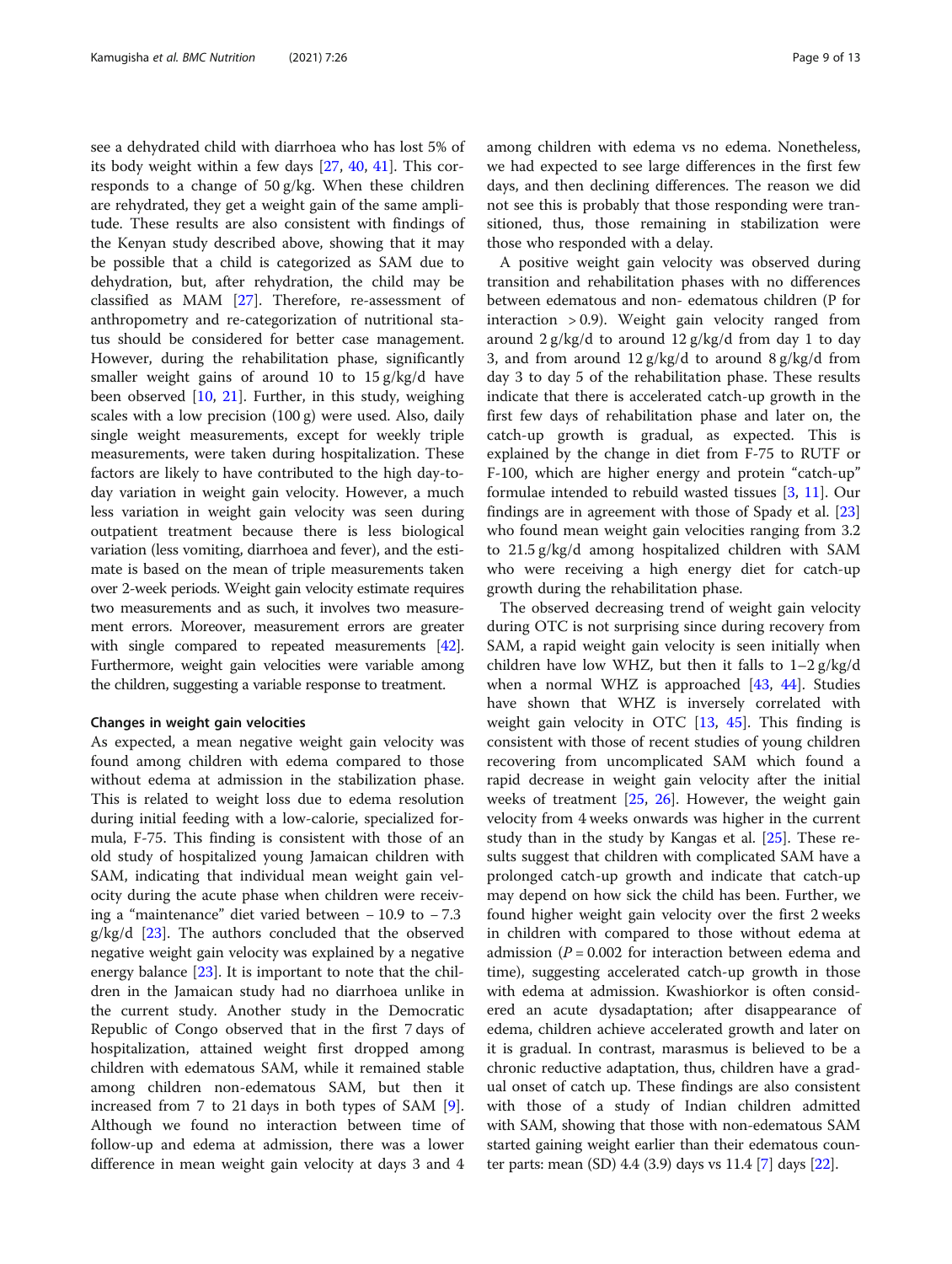A constant weight gain velocity expressed in g/kg/d reflects an exponential growth, which is never seen in multicellular organisms. Hence, it is bound to decrease over time and it is not surprising that we see this in all studies including this one. This has important implications when weight gain velocity is used to assess catch-up growth as part of a national or international health policy. The WHO guidelines [\[3](#page-10-0), [11\]](#page-11-0) mention just one set of criteria to assess weight gain velocity, which may be valid only at the beginning of the rehabilitation phase, but no more after a few weeks of treatment. This highlights the need for considering use of different cut-offs to assess weight gain velocity at different stages of catch-up growth.

# Changes in MUAC gain velocities

During ITC, a negative trend of MUAC was seen among children with edema at admission, whereas a declining trend was seen among children without edema at admission in the early period. This is similar to what was observed for weight gain velocity during the stabilization phase and is mainly explained by edema resolution. From 2 weeks onwards (during catch-up), MUAC gain velocity is positive and shows an increasing trend in both groups, with no difference by edema at admission, similar to what was observed for weight gain velocity during transition and rehabilitation phases. During OTC, the observed decreasing trend of MUAC gain velocity over time mirrors that of weight gain velocity, suggesting a decreasing trend in MUAC growth. This finding is consistent with those of other studies [\[26,](#page-11-0) [29\]](#page-11-0). A recent study in the Gambia of children with uncomplicated SAM demonstrated a positive correlation between percentage weight gain and percentage MUAC gain [[14](#page-11-0)]. Similarities between attained weight changes and MUAC changes at each follow-up visit in OTC have also been reported in a study of Indian children [[46\]](#page-12-0) and another study that compared data for children with uncomplicated SAM from two countries in Africa (Malawi, Ethiopia) and one in Asia (Bangladesh) [[47](#page-12-0)], plus a large study in Burkina Faso [[13](#page-11-0)]. A study in Malawi also found that changes in mean MUAC are directly related to changes in mean body weight during treatment of moderately malnourished children [\[48\]](#page-12-0).

In the current study, we found less variability in MUAC gain velocity than seen in weight gain velocity. This finding is consistent with those of Mwangome et al. [[27\]](#page-11-0) showing that MUAC is less affected by hydration status than weight. There are currently no internationally agreed standards relating to use of MUAC as a tool for monitoring response to nutritional rehabilitation. However, these results provide evidence regarding the potential of MUAC gain velocity in tracking catch-up growth among children recovering from SAM.

Overall, these results suggest that recovery continues throughout treatment in OTC, similar to findings by Kangas et al. [\[25](#page-11-0)]. This observation has important clinical implications as SAM affects different body components that may take a while to recover. A study based on the same population as ours found that thymus gland does not recover after 8 weeks of treatment in OTC, despite recovery of MUAC [\[49\]](#page-12-0). This could partly explain the high postdischarge mortality reported in many studies of children with SAM. These results suggest that OTC follow-up should not be ended based on recovery of simple anthropometric parameters as per the current WHO guidelines [[3](#page-10-0)].

# Strengths and limitations

This is among the few studies that describe the changes in both weight and MUAC gain velocities among children with complicated SAM by treatment phase and edema at admission. The limitations include measurement of weight using a weighing scale with a low precision (100 g) and taking single measurements on most days. However, body weight measurements were taken at the same time (i.e. one hour after feeding) by trained nutritionists and, daily single measurements were replaced with means of triple weekly measurements when available. Moreover, missing data could have introduced bias, but we used linear interpolation to impute the missing values for daily weight data using values before and after the "missing value" in order to yield a more complete data set [\[36\]](#page-11-0).

# **Conclusions**

Despite the huge variability in weight gain velocity in the stabilization phase, we find evidence of an increasing trend during transition and early in the rehabilitation phase in ITC followed by a decreasing trend, but, overall, there is elongated catch-up growth among Ugandan children with complicated SAM. The study also reveals that children with edematous SAM have a higher weight gain velocity over the first 2 weeks in OTC compared to those with non-edematous SAM, which is suggestive of accelerated catch-up growth among those with edema at admission. Further, changes in MUAC gain velocity over time mirrored those of weight gain velocity but with less variability. The results support the WHO guidelines [\[7](#page-10-0), [11](#page-11-0)] that require that changes in weight be monitored closely during stabilization to assess water movements for clinical management purposes. To minimize relapse to SAM and subsequent mortality, policy makers and practitioners should augment the current WHO discharge criteria  $\left[3\right]$  by considering a longer period of OTC follow-up. Moreover, the finding that higher weight gain velocities are expected initially in the rehabilitation phase highlights the need for different cut-off values for different periods of rehabilitation but this needs to be studied. Future studies should also consider MUAC gain in assessing growth in clinical settings because it is less affected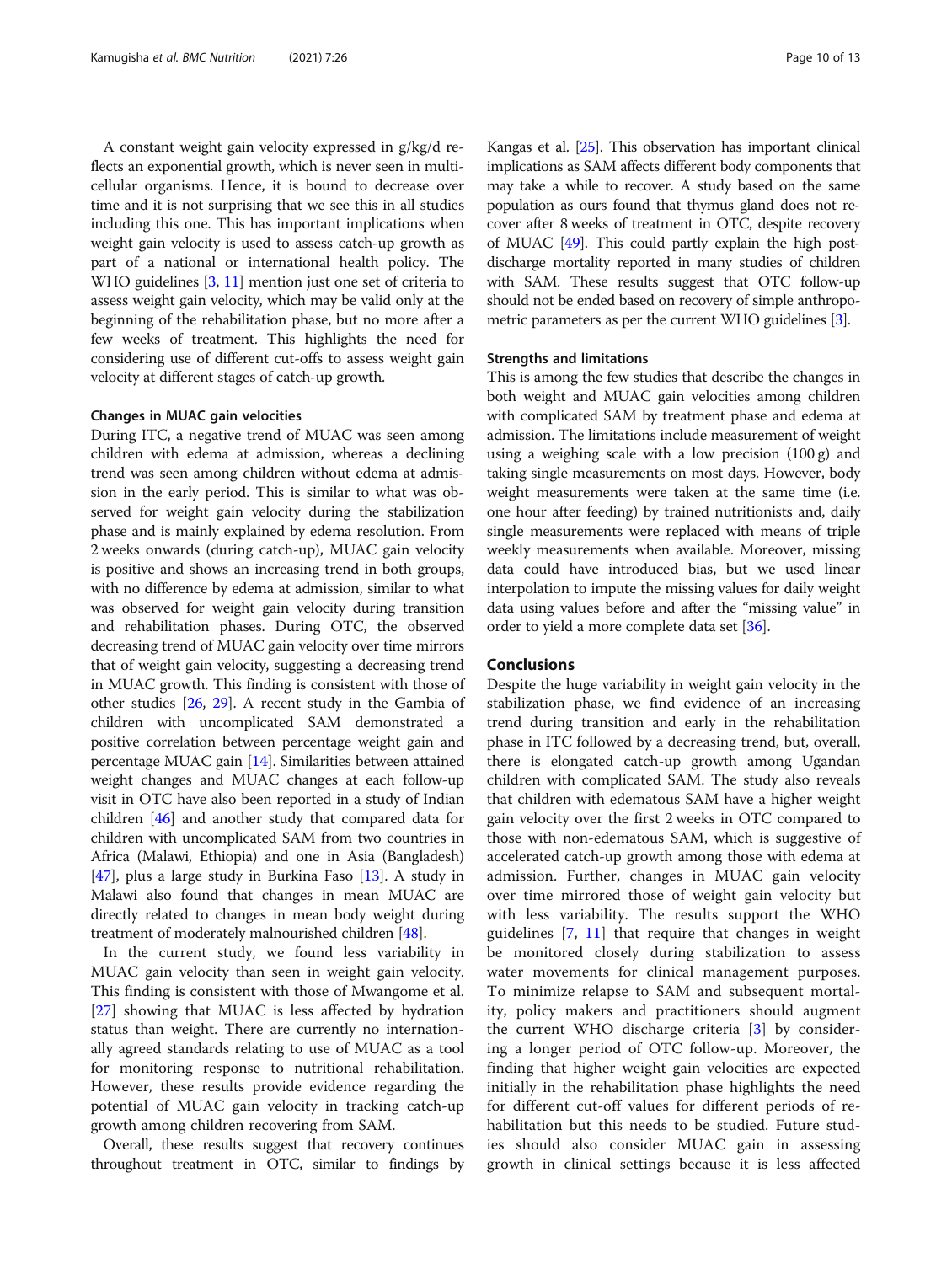<span id="page-10-0"></span>by short-term changes that affect weight and hydration status (vomiting, drinking, eating, passing urine or diarrheal stools), and could potentially be used alongside weight gain, as a marker of growth, especially in the rehabilitation phase.

#### **Abbreviations**

BMI: Body mass index; CI: Confidence interval; EED: Environmental enteric dysfunction; HAZ: Height/length-for-age z-score; HFIAS: Household Food Insecurity Access Scale; HIV: Human Immunodeficiency Virus; IMAM: Integrated management of acute malnutrition; ITC: Inpatient therapeutic care; MNU: Mwanamugimu Nutrition Unit; MUAC: Mid-upper arm circumference; NDA: Uganda National Drug Authority; OTC: Outpatient therapeutic care; ReSoMal: Rehydration Solution for the Malnourished; RUTF: Ready-to-Use Therapeutic Food; SAM: Severe acute malnutrition; SOMREC: Makerere University School of Medicine Research Ethics Committee; UNCST: Uganda National Council for Science and Technology; VAS: Visual analogue scale; CRF: Case report form; WHO: World Health Organization; WHZ: Weight-for-length/height z-score

# Supplementary Information

The online version contains supplementary material available at [https://doi.](https://doi.org/10.1186/s40795-021-00428-0) [org/10.1186/s40795-021-00428-0.](https://doi.org/10.1186/s40795-021-00428-0)

Additional file 1: Supplemental Table 1. Duration of stay and outcome of children admitted with severe acute malnutrition by edema at admission <sup>a</sup> .

Additional file 2: Supplemental Figure 1. Spaghetti plot showing variability in weight gain velocity among four selected children with severe acute malnutrition by treatment phase. Data are presented as absolute values (g/kg/d). Child 1, 16 months old non-breastfed, HIV positive with oedema and diarrhoea at admission; child 2, 51 months old, non-breastfed, HIV negative and, with oedema and diarrhoea at admission; child 3, 11 months old, breastfed, HIV exposed and, with no diarrhoea or oedema at admission; child 4, 23 months old, non-breastfed, HIV exposed, with diarrhoea at admission and no oedema at admission.

Additional file 3: Supplemental Figure 2. Mid-upper arm circumference (MUAC) gain velocity presented as mean (standard error) mm/week for children with severe acute malnutrition who stayed longer than 4 weeks in inpatient therapeutic care and 8 weeks in outpatient therapeutic care by edema at admission and treatment phase.

Additional file 4: Supplemental Figure 3. Weight gain velocity presented as mean (standard error) g/kg/d for children with severe acute malnutrition who stayed longer than 8 weeks in outpatient therapeutic care by edema at admission.

#### Acknowledgements

Felix Anderson is acknowledged for helping with statistical analysis. We thank Chr. Hansen A/S, University of Copenhagen, and Innovation Fund Denmark for funding this study.

# Authors' contributions

JGKK, HF and BG: designed the study; NNB, BG and BL were responsible for data collection; JGKK and CR: analyzed the data; JGKK, CR, HF, BG, AB, KMF, CM, EM and HNL: contributed to the interpretation of the data; JGKK: drafted the manuscript and had primary responsibility for the final content; and all authors: contributed to the manuscript revisions and, read and approved the final manuscript.

# Funding

The study was funded by Chr. Hansen A/S, University of Copenhagen, and Innovation Fund Denmark. The sponsor did not have any role in the design, data collection, data analysis or interpretation of the work presented.

#### Availability of data and materials

The datasets used and/or analysed during the current study are available from the corresponding author on reasonable request.

# **Declarations**

#### Ethics approval and consent to participate

The study was approved by the Makerere University School of Medicine Research Ethics Committee (SOMREC), Uganda National Council for Science and Technology (UNCST) and Uganda National Drug Authority (NDA). A consultative approval was given by The National Committee of Health Research Ethics in Denmark. Written informed consent was obtained from all parents or legal guardians. Thorough information about the study and examinations was given orally and in writing, in English and Luganda (local language). Participation in the study was free of charge and children whose caregivers refused to participate in or withdrew from the study received the standard of care. All methods were performed in accordance with the relevant guidelines and regulations involving human research.

# Consent for publication

Not applicable.

# Competing interests

The authors declare that they have no competing interests.

#### Author details

<sup>1</sup>Mwanamugimu Nutrition Unit, Department of Pediatrics, Mulago National Referral Hospital, P.O. Box 7051, Kampala, Uganda. <sup>2</sup>Department of Nutrition Exercise and Sports, University of Copenhagen, 1958 Frederiksberg C, Denmark. <sup>3</sup>Department of Pediatrics and Child Health, College of Health Sciences, Makerere University, P.O. Box 7072, Kampala, Uganda. <sup>4</sup>Department of Pediatrics, Jinja Regional Referral Hospital, Jinja, Uganda. <sup>5</sup>Center for Child Health Research, Faculty of Medicine and Health Technology, Tampere University, Arvo building, Arvo Ylpön katu 34, FIN-33014 Tampere University, Tampere, Finland.

# Received: 5 January 2021 Accepted: 1 April 2021 Published online: 18 June 2021

### References

- 1. United Nations Children's Fund (UNICEF), World Health Organization, International Bank for Reconstruction and Development/The World Bank. Levels and trends in child malnutrition: key findings of the 2019 Edition of the Joint Child Malnutrition Estimates. Geneva: World Health Organization; 2019 [Cited 2019 Apr 24]. Available from: [<data.unicef.org/](http://data.unicef.org)nutrition>; < [www.int/nutgrowthdb](http://www.int/nutgrowthdb)>; [<data.worldbank.org>](http://data.worldbank.org).
- 2. Black RE, Victora CG, Walker SP, Bhutta ZA, Christian P, de Onis M, et al. Maternal and child undernutrition and overweight in low-income and middle-income countries. Lancet. 2013;382(9890):427–51. [https://doi.org/1](https://doi.org/10.1016/S0140-6736(13)60937-X) [0.1016/S0140-6736\(13\)60937-X.](https://doi.org/10.1016/S0140-6736(13)60937-X)
- 3. WHO. Guideline: Updates on management of severe acute malnutrition in infants and children. Geneva: World Health Organization; 2013 [cited 2019 Apr 25]. Available from: <https://www.ncbi.nlm.nih.gov/books/NBK190328/>
- 4. WHO/UNICEF. Joint statement. WHO child growth standards and the identification of severe acute malnutrition in infants and children [Internet]. WHO Press; 2009 [cited 2019 Apr 25]. Available from: [https://apps.who.int/](https://apps.who.int/iris/bitstream/handle/10665/44129/9789241598163_eng.pdf?ua=1) [iris/bitstream/handle/10665/44129/9789241598163\\_eng.pdf?ua=1](https://apps.who.int/iris/bitstream/handle/10665/44129/9789241598163_eng.pdf?ua=1)
- 5. World Health Organization. Chapter 7: Severe acute malnutrition. In: Pocket book of hospital care for children: guidelines for the management of common childhood illnesses. 2nd ed. Geneva: WHO Press; 2013 [cited 2019 May 6]. p. 197–233. Available from: [https://apps.who.int/iris/bitstream/ha](https://apps.who.int/iris/bitstream/handle/10665/81170/9789241548373_eng.pdf?sequence=1&isAllowed=y) [ndle/10665/81170/9789241548373\\_eng.pdf?sequence=1&isAllowed=y](https://apps.who.int/iris/bitstream/handle/10665/81170/9789241548373_eng.pdf?sequence=1&isAllowed=y)
- 6. World Health Organization, Department of Nutrition for Health and Development (NHD), Switzerland, Geneva, and, Regional Office for South-East Asia (SEARO), New Delhi, India, World Health Organization, Public Health Nutrition Unit of the, London School of Hygiene and Tropical Medicine, London, UK. Training Course on the Management of Severe Malnutrition: Module 5. Daily care [Internet]. 2002 [cited 2019 May 6]. Available from: [https://apps.who.int/iris/bitstream/handle/10665/70449/](https://apps.who.int/iris/bitstream/handle/10665/70449/WHO_NHD_02.4_Module5_eng.pdf?sequence=8) [WHO\\_NHD\\_02.4\\_Module5\\_eng.pdf?sequence=8.](https://apps.who.int/iris/bitstream/handle/10665/70449/WHO_NHD_02.4_Module5_eng.pdf?sequence=8)
- 7. World Health Organization, Department of Nutrition for Health and Development (NHD), Geneva, Switzerland, and, Regional Office for South-East Asia (SEARO), New Delhi, India, World Health Organization, Public Health Nutrition Unit of the, London School of Hygiene and Tropical Medicine, London, UK. Training Course on the Management of Severe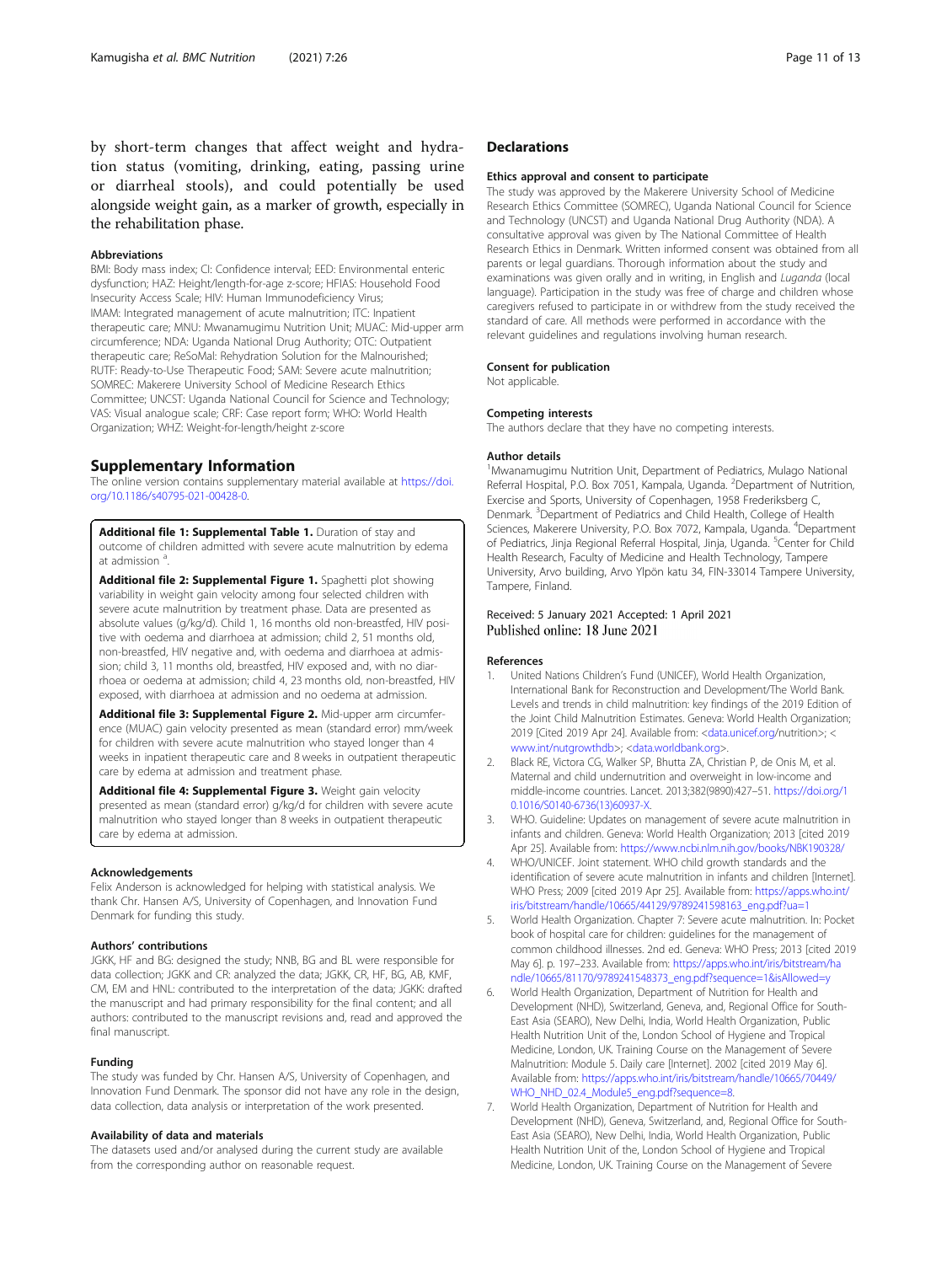<span id="page-11-0"></span>Malnutrition: Module 6. Monitoring and solving problems [Internet]. 2009 [cited 2019 Apr 30]. Available from: [https://apps.who.int/iris/bitstream/ha](https://apps.who.int/iris/bitstream/handle/10665/70449/WHO_NHD_02.4_Module6_eng.pdf;jsessionid=FF92EBE04B8D27C31FA52BFFA2092015?sequence=9) [ndle/10665/70449/WHO\\_NHD\\_02.4\\_Module6\\_eng.pdf;jsessionid=FF92EBE04](https://apps.who.int/iris/bitstream/handle/10665/70449/WHO_NHD_02.4_Module6_eng.pdf;jsessionid=FF92EBE04B8D27C31FA52BFFA2092015?sequence=9) [B8D27C31FA52BFFA2092015?sequence=9](https://apps.who.int/iris/bitstream/handle/10665/70449/WHO_NHD_02.4_Module6_eng.pdf;jsessionid=FF92EBE04B8D27C31FA52BFFA2092015?sequence=9)

- The ENN, and Nutrition Works. Harmonized Training Package (HTP): Resource Material for Training on Nutrition in Emergencies, Version 2 [Internet]. 2014 [cited 2019 May 6]. Available from: [https://www.ennonline.](https://www.ennonline.net/attachments/2048/HTP-v2-module-13-technical-notes.pdf) [net/attachments/2048/HTP-v2-module-13-technical-notes.pdf](https://www.ennonline.net/attachments/2048/HTP-v2-module-13-technical-notes.pdf)
- 9. Mumbere M, Katsuva Mbahweka F, Furaha Nzanzu BP. Management of severe acute malnutrition by cow milk in resource constraints settings: experience of the Nutritional Centre of the University Clinics of Graben. BMC Pediatr. 2018;18(1):140.
- 10. Diop EHI, Dossou NI, Ndour MM, Briend A, Wade S. Comparison of the efficacy of a solid ready-to-use food and a liquid, milk-based diet for the rehabilitation of severely malnourished children: a randomized trial. Am J Clin Nutr. 2003 Aug 1;78(2):302–7. <https://doi.org/10.1093/ajcn/78.2.302>.
- 11. WHO. Guidelines for the inpatient treatment of severely malnourished children. Geneva: World Health Organization; 2003 [cited 2020 Aug 31]. 48 p. Available from: [https://www.who.int/nutrition/publications/malnutrition/](https://www.who.int/nutrition/publications/malnutrition/en/index.html) [en/index.html](https://www.who.int/nutrition/publications/malnutrition/en/index.html)
- 12. WHO. Management of severe malnutrition: a manual for physicians and other senior health workers. Geneva: World Health Organization; 1999.
- 13. Goossens S, Bekele Y, Yun O, Harczi G, Ouannes M, Shepherd S. Mid-Upper Arm Circumference Based Nutrition Programming: Evidence for a New Approach in Regions with High Burden of Acute Malnutrition. Wiley AS, editor. PLoS One. 2012;7(11):e49320.
- 14. Burrell A, Kerac M, Nabwera H. Monitoring and discharging children being treated for severe acute malnutrition using mid-upper arm circumference: secondary data analysis from rural Gambia. Int Health. 2017;9(4):226–33. <https://doi.org/10.1093/inthealth/ihx022>.
- 15. Tadesse AW, Tadesse E, Berhane Y, Ekström E-C. Choosing Anthropometric Indicators to Monitor the Response to Treatment for Severe Acute Malnutrition in Rural Southern Ethiopia—Empirical Evidence 2017;13.
- 16. Trehan I, Goldbach HS, LaGrone LN, Meuli GJ, Wang RJ, Maleta KM, et al. Antibiotics as part of the Management of Severe Acute Malnutrition. N Engl J Med. 2013;368(5):425–35. [https://doi.org/10.1056/NEJMoa1202851.](https://doi.org/10.1056/NEJMoa1202851)
- 17. Nga TT, Nguyen M, Mathisen R, Wieringa FT. Acceptability and impact on anthropometry of a locally developed Ready-to-use therapeutic food in preschool children in Vietnam 2013;8.
- 18. Collins S, Sadler K. Outpatient care for severely malnourished children in emergency relief programmes: a retrospective cohort study. Lancet. 2002; 360(9348):1824–30. [https://doi.org/10.1016/S0140-6736\(02\)11770-3.](https://doi.org/10.1016/S0140-6736(02)11770-3)
- 19. Ndzo JA, Jackson A. Outcomes of children aged 6–59 months with severe acute malnutrition at the GADO outpatient therapeutic Center in Cameroon. BMC Res Notes. 2018 Dec;11(1):68. [https://doi.org/10.1186/s13104-018-3177-0.](https://doi.org/10.1186/s13104-018-3177-0)
- 20. Atnafe B, Roba KT, Dingeta T. Time of recovery and associated factors of children with severe acute malnutrition treated at outpatient therapeutic feeding program in Dire Dawa, Eastern Ethiopia. Gopichandran V, editor. PLoS One. 2019;14(6):e0217344.
- 21. HM SFZ. Effect of Short-Term of Nutrition Rehabilitation on Catch-up Growth in Marasmus and Kwashiorkor Children. J Food Nutr Disor. 2013;02: 04 Available from: [https://www.scitechnol.com/effect-of-shortterm-nutrition](https://www.scitechnol.com/effect-of-shortterm-nutrition-rehabilitation-on-catchup-growth-in-marasmusand-kwashiorkor-children-5zuQ.php?article_id=1558)[rehabilitation-on-catchup-growth-in-marasmusand-kwashiorkor-children-](https://www.scitechnol.com/effect-of-shortterm-nutrition-rehabilitation-on-catchup-growth-in-marasmusand-kwashiorkor-children-5zuQ.php?article_id=1558)[5zuQ.php?article\\_id=1558](https://www.scitechnol.com/effect-of-shortterm-nutrition-rehabilitation-on-catchup-growth-in-marasmusand-kwashiorkor-children-5zuQ.php?article_id=1558) [cited 2020 10 May].
- 22. Maurya M, Singh DK, Rai R, Mishra PC, Srivastava A. An experience of facilitybased management of severe acute malnutrition in children aged between 6–59 months adopting the World Health Organization recommendations. Indian Pediatr. 2014;51(6):481–3. [https://doi.org/10.1007/s13312-014-0432-x.](https://doi.org/10.1007/s13312-014-0432-x)
- 23. Spady DW, Payne PR, Picou D, Waterlow JC. Energy balance during recovery from malnutrition. Am J Clin Nutr. 1976;29(10):1073–88. [https://doi.org/10.1](https://doi.org/10.1093/ajcn/29.10.1073) [093/ajcn/29.10.1073](https://doi.org/10.1093/ajcn/29.10.1073).
- 24. Ashworth A. Growth rates in children recovering from protein-calorie malnutrition. Br J Nutr. 1969;23(4):835–45. [https://doi.org/10.1079/BJN1](https://doi.org/10.1079/BJN19690094) [9690094.](https://doi.org/10.1079/BJN19690094)
- 25. Kangas ST, Salpéteur C, Nikièma V, Talley L, Ritz C, Friis H, et al. Impact of reduced dose of ready-to-use therapeutic foods in children with uncomplicated severe acute malnutrition: A randomised non-inferiority trial in Burkina Faso. Persson LÅ, editor. PLoS Med. 2019;16(8):e1002887.
- 26. Chase RP, Kerac M, Grant A, Manary M, Briend A, Opondo C, et al. Acute malnutrition recovery energy requirements based on mid-upper arm circumference: Secondary analysis of feeding program data from 5

countries, Combined Protocol for Acute Malnutrition Study (ComPAS) Stage 1. Gebremedhin S, editor. PLoS One. 2020;15(6):e0230452.

- 27. Mwangome MK, Fegan G, Prentice AM, Berkley JA, Are diagnostic criteria for acute malnutrition affected by hydration status in hospitalized children? A repeated measures study. Nutr J. 2011;10(1):92. [https://doi.org/10.1186/14](https://doi.org/10.1186/1475-2891-10-92) [75-2891-10-92](https://doi.org/10.1186/1475-2891-10-92).
- 28. Grellety E, Krause LK, Shams Eldin M, Porten K, Isanaka S. Comparison of weight-for-height and mid-upper arm circumference (MUAC) in a therapeutic feeding programme in South Sudan: is MUAC alone a sufficient criterion for admission of children at high risk of mortality? Public Health Nutr. 2015;18(14):2575–81. <https://doi.org/10.1017/S1368980015000737>.
- 29. Jones KD, Hünten-Kirsch B, Laving AM, Munyi CW, Ngari M, Mikusa J, et al. Mesalazine in the initial management of severely acutely malnourished children with environmental enteric dysfunction: a pilot randomized controlled trial. BMC Med. 2014;12(1):133. [https://doi.org/10.1186/s12916-014-0133-2.](https://doi.org/10.1186/s12916-014-0133-2)
- 30. Grenov B, Namusoke H, Lanyero B, Nabukeera-Barungi N, Ritz C, Mølgaard C, et al. Effect of probiotics on diarrhea in children with severe acute malnutrition: a randomized controlled study in Uganda. J Pediatr Gastroenterol Nutr. 2017;64(3):396–403. [https://doi.org/10.1097/MPG.0000000000001515.](https://doi.org/10.1097/MPG.0000000000001515)
- 31. Nabukeera-Barungi N, Grenov B, Lanyero B, Namusoke H, Mupere E, Christensen VB, et al. Predictors of mortality among hospitalized children with severe acute malnutrition: a prospective study from Uganda. Pediatr Res. 2018;84(1):92–8.
- 32. Lanyero B, Namusoke H, Nabukeera-Barungi N, Grenov B, Mupere E, Michaelsen KF, et al. Transition from F-75 to ready-to-use therapeutic food in children with severe acute malnutrition, an observational study in Uganda. Nutr J. 2017;16(1):52. [https://doi.org/10.1186/s12937-017-0276-z.](https://doi.org/10.1186/s12937-017-0276-z)
- 33. Ministry of Health Uganda. Integrated Management of Acute Malnutrition Guidelines. Kampala Uganda: Ministry of Health; 2010 [cited 2019 Apr 29]. Available from: <https://www.ennonline.net/integratedmanagementam>
- 34. Coates J, Swindale A, Bilinsky P. Household Food Insecurity Access Scale (HFIAS) for Measurement of Food Access: Indicator Guide: Version 3: (576842013-001) [Internet]. American Psychological Association; 2007 [cited 2019 Apr 19]. Available from: [https://doi.apa.org/get-pe-doi.cfm?doi=10.103](https://doi.apa.org/get-pe-doi.cfm?doi=10.1037/e576842013-001) [7/e576842013-001](https://doi.apa.org/get-pe-doi.cfm?doi=10.1037/e576842013-001)
- 35. WHO Multicentre Growth Reference Study Group. WHO child growth standards. Length/height-for-age, weight-for-age, weight-for-length, weightfor-height and body mass index-for-age: methods and development. Department of Nutrition Health and Development. Geneva: World Health Organization; 2006.
- 36. Engels JM, Diehr P. Imputation of missing longitudinal data: a comparison of methods. J Clin Epidemiol. 2003;10(56):968–76.
- Talbert A, Thuo N, Karisa J, Chesaro C, Ohuma E, Ignas J, et al. Diarrhoea Complicating Severe Acute Malnutrition in Kenyan Children: A Prospective Descriptive Study of Risk Factors and Outcome. Nizami Q, editor. PLoS One. 2012;7(6):e38321.
- 38. Irena AH, Mwambazi M, Mulenga V. Diarrhea is a major killer of children with severe acute malnutrition admitted to inpatient set-up in Lusaka, Zambia. Nutr J. 2011;10(1):110. <https://doi.org/10.1186/1475-2891-10-110>.
- 39. Alam NH, Islam S, Sattar S, Monira S, Desjeux J-F. Safety of Rapid Intravenous Rehydration and Comparative Efficacy of 3 Oral Rehydration Solutions in the Treatment of Severely Malnourished Children With Dehydrating Cholera. J Pediatr Gastroenterol Nutr. 2009;48(3):318–27.
- 40. Pringle K, Shah SP, Umulisa I, Mark Munyaneza RB, Dushimiyimana JM, Stegmann K, et al. Comparing the accuracy of the three popular clinical dehydration scales in children with diarrhea. Int J Emerg Med. 2011;4(1):58. [https://doi.org/10.1186/1865-1380-4-58.](https://doi.org/10.1186/1865-1380-4-58)
- 41. World Health Organization, editor. Pocket book of hospital care for children: guidelines for the management of common childhood illnesses. 2d ed, 2013 edition. Geneva: World Health Organization; 2013. 412 p. Available from: <https://apps.who.int/iris/handle/10665/81170>
- 42. World Health Organization, Multicentre Growth Reference Study Group (MGRSG). WHO Child Growth Standards. Growth Velocity Based on Weight, Length and Head Circumference. Methods and Development. WHO Press, Geneve; 2009 [cited 2020 Apr 20]. Available from: [https://academic.oup.](http://dx.doi.org/10.1093/tropej/fmp086) [com/tropej/article-lookup/doi/10.1093/tropej/fmp086](http://dx.doi.org/10.1093/tropej/fmp086)
- 43. Ashworth A. Efficacy and Effectiveness of Community-Based Treatment of Severe Malnutrition. Food Nutr Bull. 2006;27(suppl\_3):S24–48.
- 44. Fjeld CR, Schoeller DA, Brown KH. Body composition of children recovering from severe protein-energy malnutrition at two rates of catch-up growth. Am J Clin Nutr. 1989;50(6):1266–75. [https://doi.org/10.1093/ajcn/50.6.1266.](https://doi.org/10.1093/ajcn/50.6.1266)